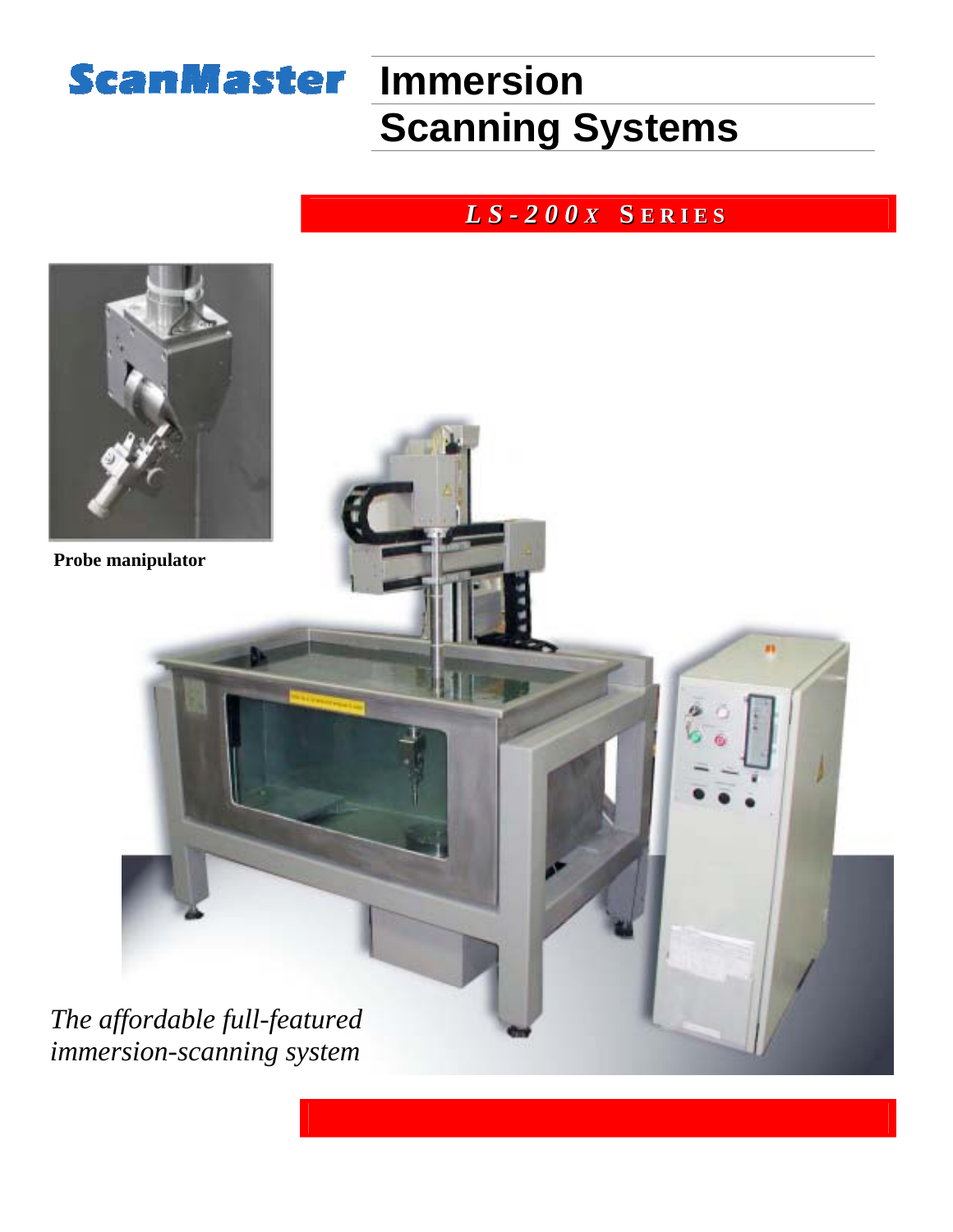#### **PRODUCT FEATURES**

| <b>Features</b>     |  |
|---------------------|--|
| <b>Applications</b> |  |

*Performance Envelope*

- All stainless steel components
- Built-in *upi-100* ultrasonic instrument with RPP3 square wave pulser-preamlifier
- *Product Description*  • Outstanding signal to noise ratio and excellent penetration
	- Exceptional near-surface resolution.
	- Precision linear scanning mechanics of the *LS-200* Series
	- Linear motion axes protected from dust and dirt
	- Environmentally protected, air-conditioned control cabinet
	- Precision turntable and B-axis manipulator, each with 0.01deg resolution
	- CSI production-line C-scan software installed as standard equipment

#### **PRODUCT APPLICATIONS**

Non-destructive ultrasonic inspection of

- Disks
- **Shafts**
- Bars
- **Billets**
- **Plates**

### **PRODUCT DESCRIPTION**

**System architecture** | Integrated system architecture, with all hardware and software supplied by one certified manufacturer. Complete system control from the operator console, using the on-line screen display with the **ScanMaster CSI** software interface and **ScanMaster** 'virtual' control panel.

| <b>Construction</b>              |                                                                                                                                                                                                                                       |
|----------------------------------|---------------------------------------------------------------------------------------------------------------------------------------------------------------------------------------------------------------------------------------|
| Tank                             | Stainless steel construction with expansive viewing window.                                                                                                                                                                           |
| Scanning robot                   | Rugged and stiff beam-mounted search tube design for high-speed repetitive inspection.                                                                                                                                                |
|                                  | High-precision ball screw drives on all linear axes, with closed loop servo motor control, including<br>encoder feedback.                                                                                                             |
|                                  | All linear axes completely enclosed with adjustable bellows, providing a sealed atmosphere against<br>dust, moisture and other environmental hazards.                                                                                 |
| Manipulator                      | ReSolve Series high-resolution, single-gimbal manipulator, including sealed direct-drive servo motor<br>with encoder feedback. Includes manual adjustment of second gimbal axis. Optional fully motorized<br>dual-gimbal manipulator. |
| Turntable                        | High-performance ReSolve Series turntable, 400mm diameter, with 100kg rated load capacity.<br>Including DC servo drive with encoder feedback. Optional self-centering chucks.                                                         |
| Table for reference<br>standards | Large table for reference or calibration standards (200 x 400mm).                                                                                                                                                                     |
| <b>Water circulation</b>         | Includes surface skimmer and filtering to 20 microns.                                                                                                                                                                                 |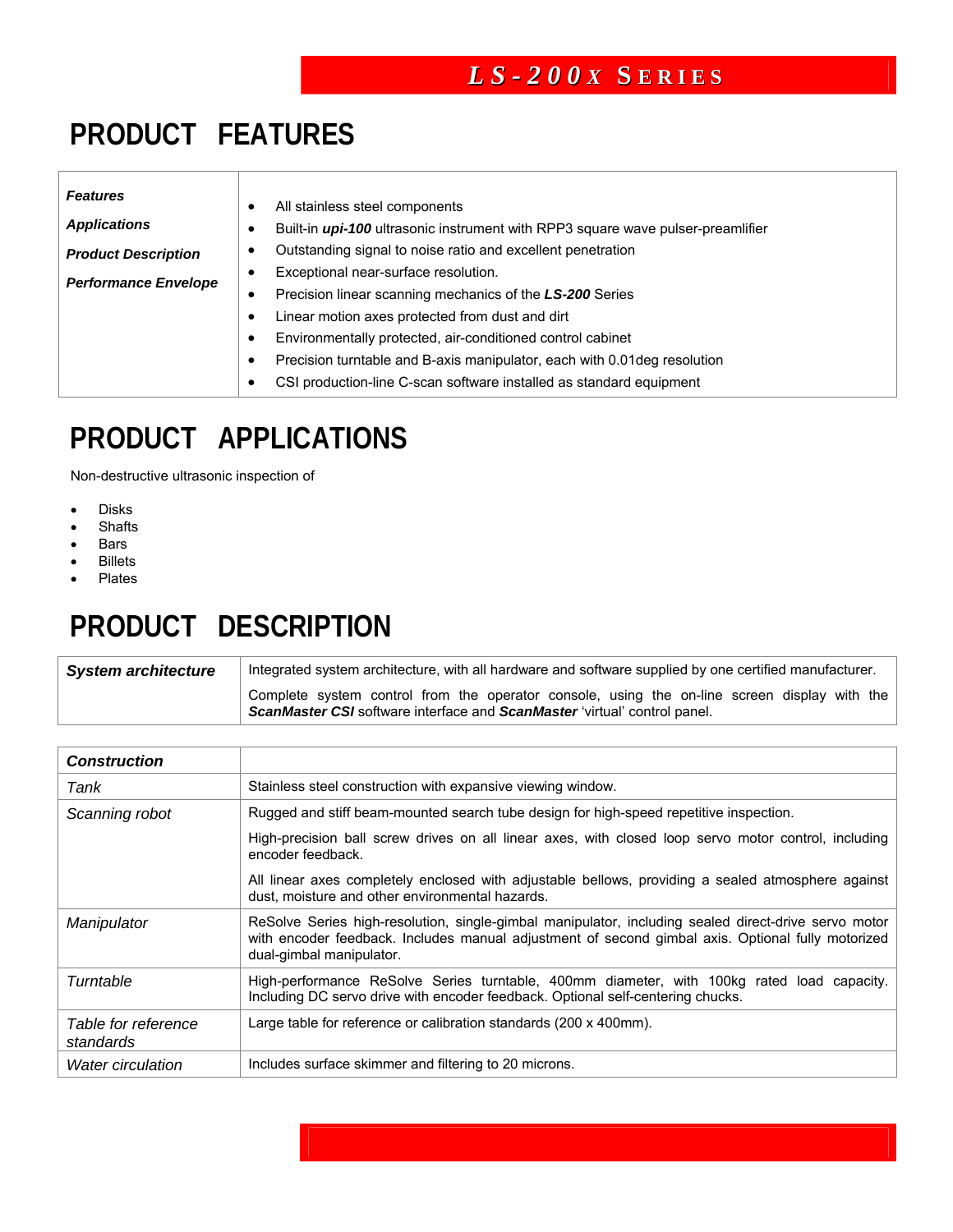| <b>Motion control</b><br>subsystem | <b>ScanMaster SC-4M</b> closed loop servo motion control hardware with Windows $NT^{\circ}$ operating system.<br>Encoder feedback on each motion axis, including B, W (turntable), X, Y, Z,. |
|------------------------------------|----------------------------------------------------------------------------------------------------------------------------------------------------------------------------------------------|
|                                    | Inspection along surfaces of arbitrary contour shape in the index direction.                                                                                                                 |
|                                    | TCP (tool center point) control, available for normalization and teach-in requirements along part radii,<br>with motorized A,B manipulator.                                                  |
|                                    | Built-in noise suppression circuitry on all power amplifiers to allow inspection at high instrument gains<br>$(80dB$ true gain).                                                             |

| <b>System computer</b><br>hardware | Pentium IV, 2.8GHz, 36Gbyte hard disk, 512Mbyte RAM. |
|------------------------------------|------------------------------------------------------|
|                                    |                                                      |

| <b>Operator console</b> | Desktop or swivel post-mounted monitor, keyboard and mouse control device. Complete system control<br>from 'virtual' control panel displayed on monitor screen. |
|-------------------------|-----------------------------------------------------------------------------------------------------------------------------------------------------------------|
|-------------------------|-----------------------------------------------------------------------------------------------------------------------------------------------------------------|

| Ultrasonic hardware                            | Includes UPR-100 receiver boards installed on the system computer expansion bus, with the<br>programmable square wave RPP3 pulser-preamplifier installed on the search tube.                 |  |
|------------------------------------------------|----------------------------------------------------------------------------------------------------------------------------------------------------------------------------------------------|--|
| <b>Specifications</b>                          | Complete instrument specifications in the UPR-100 and upi-100 data sheets.                                                                                                                   |  |
| Data acquisition gates                         | Four hardware gates standard per channel. Expandable to 32.                                                                                                                                  |  |
| Control                                        | Full control accessed using the Toolbox on the screen display.                                                                                                                               |  |
| Location of <b>RPP3</b><br>pulser preamplifier | Unit installed on the search tube to ensure enhanced transducer excitation (greater sensitivity), best<br>near-surface resolution, and minimization of ambient (RFI/EMI) noise interference. |  |
| Tunable excitation<br>pulse                    | Square-wave excitation pulse tunable from 10-500nsec, thereby allowing optimization of signal strength<br>for enhanced near-surface defect detection or maximum penetration power.           |  |
| Near-surface defect<br>resolution capability   | No.1 FBH (flat-bottom hole) at a depth of 1.5mm detected with a signal-to-noise of 18dB or better,<br>using an ISP2 Series 10MHz transducer with a 75mm focal length in water.               |  |



**Tool box for UT parameters Axes' motion control**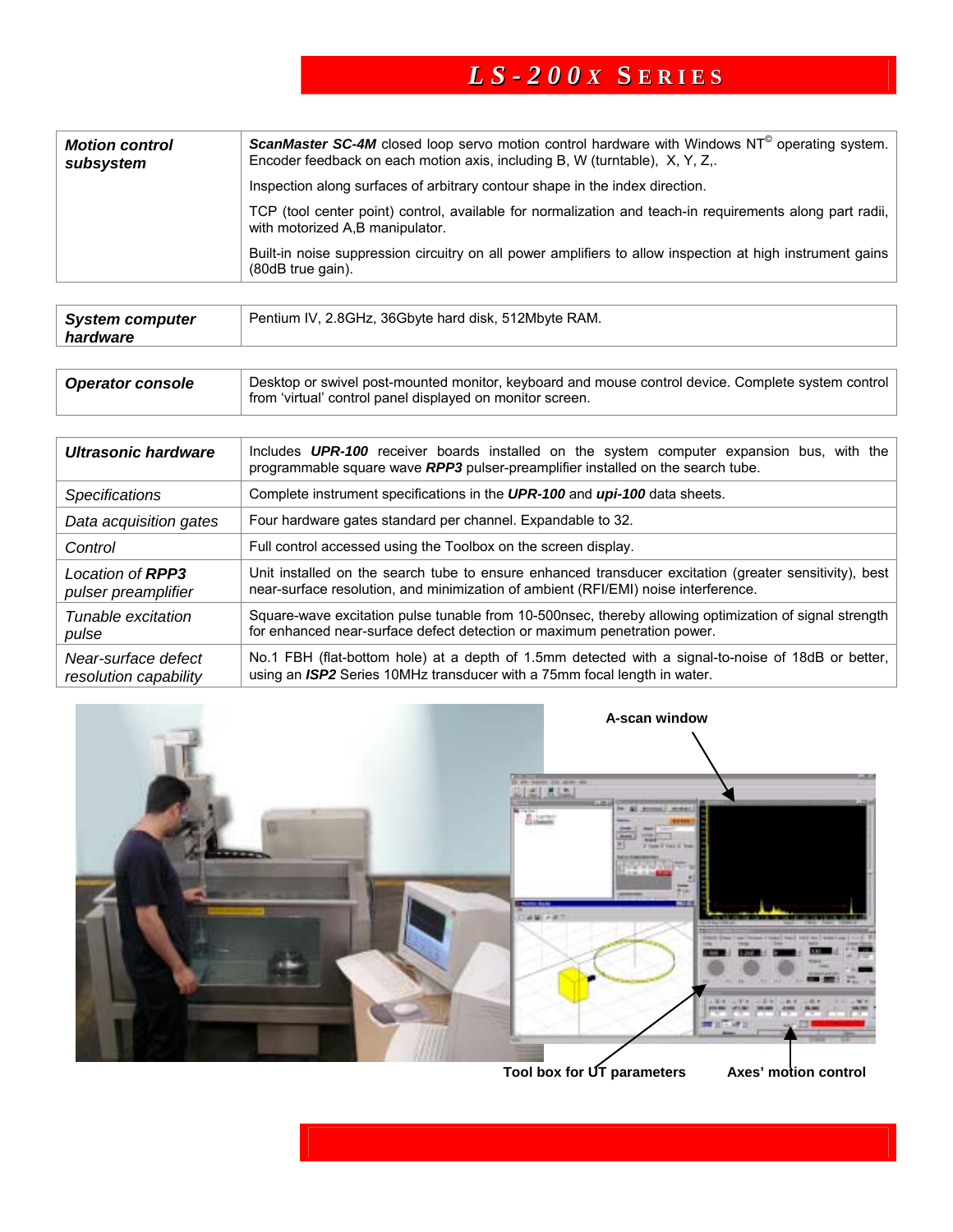| Calibration | On-site, computerized calibration with no requirement to ship-to-factory. |
|-------------|---------------------------------------------------------------------------|
| Service     | Simple, single-board replacement on-site, with minimal downtime.          |

| <b>Software</b>                                                        |                                                                                                                                                                                                                                                                   |
|------------------------------------------------------------------------|-------------------------------------------------------------------------------------------------------------------------------------------------------------------------------------------------------------------------------------------------------------------|
| Operating system                                                       | Windows $2000/XP^{\circledcirc}$ .                                                                                                                                                                                                                                |
| System access control                                                  | Password protected to five levels.                                                                                                                                                                                                                                |
| Integrated display - MMI                                               | One integrated display for control of motion axes, ultrasonic instrument, teach-in, scan, and data<br>processing. On-line presentation of A-scan, B and C-scans, as well as 3D display of part, and<br>transducer advancement during scan.                        |
| Transducer data base                                                   | All relevant transducer parameters, including serial number, transducer length, focal distance in water,<br>beam skew, stored in a database.                                                                                                                      |
| Teach-in interface –<br>programming in parts or<br>machine coordinates | All scan plans programmed in parts or machine coordinates. This permits easy portability of scan plans<br>from one scanner to another and allows for import of part geometry from CAD software such as<br>Autocad and Unigraphics.                                |
| Data acquisition                                                       | Up to four data acquisition gates for real-time B and C-scan display and storage of peak amplitude and<br>time-of-flight data.                                                                                                                                    |
| Data analysis and<br>processing                                        | C-scan data processing and analysis Tool Kit. Includes a library of tools for image processing, image<br>projection, and automatic measurement of flaw size, depth, signal strength. Noise statistics according<br>to algorithms defined by engine manufacturers. |
| Inspection<br>documentation                                            | Customer-tailored inspection reports automatically produced at the end of each inspection run,<br>including C-scan images in standard file format.                                                                                                                |

| Software productivity<br>tools                 |                                                                                                                |
|------------------------------------------------|----------------------------------------------------------------------------------------------------------------|
| Automatic loading of<br><b>DAC</b> calibration | DAC files saved individually for each transducer. DAC recalibration is automatically loaded during the<br>scan |
| Back-wall echo tracking                        | Automatic tracking of continuously varying wall thickness using dynamic back-wall gate.                        |
| Data evaluation                                | On or off-line.                                                                                                |
| Data base for all<br>transducers               | Automatically compensates for transducer beam skew and stores transducer geometry.                             |
| Change water path                              | Automatic recalculation of scan plan.                                                                          |
| Change inspection<br>angle                     | Automatic recalculation of scan plan.                                                                          |
| Change transducer                              | Automatic recalculation of scan plan using transducer parameters in database.                                  |

| <i><b>Electronic noise</b></i><br>suppression | All RF cables are double shielded. All PWM power amplifiers include noise suppression circuitry.<br>Operation to true gain of 80dB in harsh RFI/EMI environments. |
|-----------------------------------------------|-------------------------------------------------------------------------------------------------------------------------------------------------------------------|
|                                               |                                                                                                                                                                   |
| <b>Safety features</b>                        |                                                                                                                                                                   |

|--|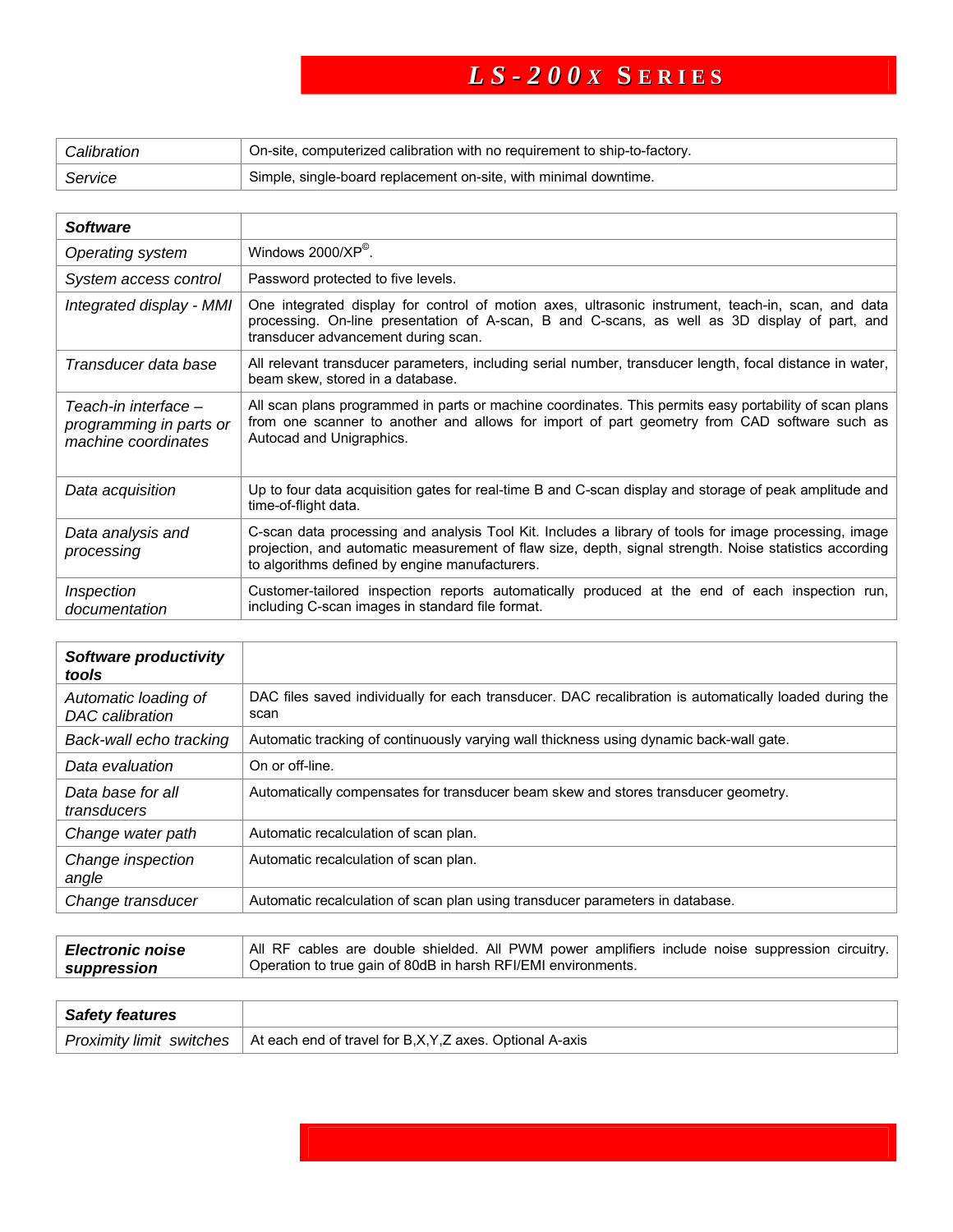| Mechanical shock<br>absorbing bumpers             | At each end of travel for X, Y, Z linear axes. |
|---------------------------------------------------|------------------------------------------------|
| Protection for<br>manipulator and search<br>tube, | Safeguard breakaway electro-mechanical 'fuse'  |
| <b>Emergency stop</b><br>switches                 | On operator work station                       |